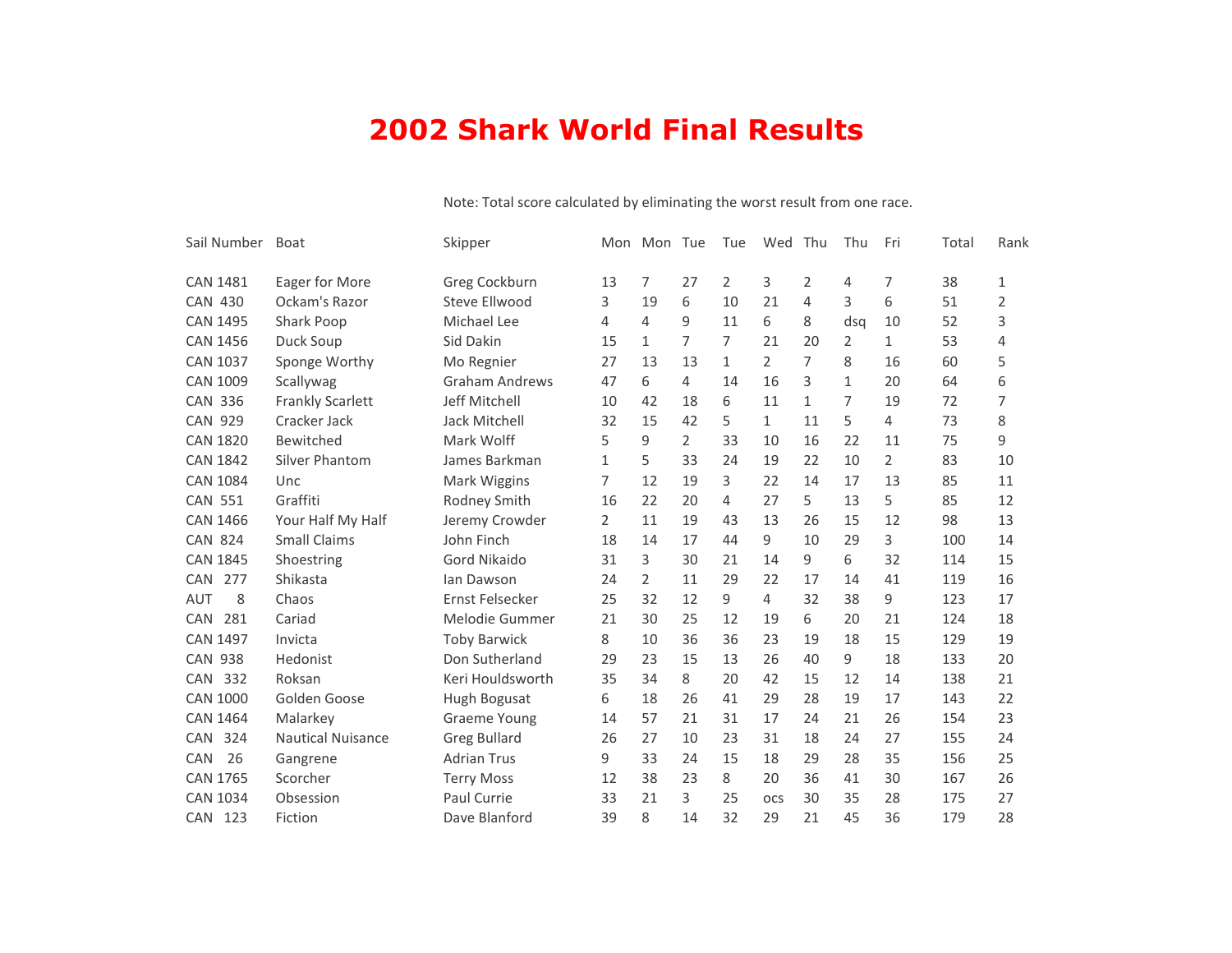| <b>CAN 711</b>  | <b>Blue Heron</b>       | Jin Frati             | 42 | 36 | 32           | 28 | 28 | 12 | 36 | 8   | 180 | 29 |
|-----------------|-------------------------|-----------------------|----|----|--------------|----|----|----|----|-----|-----|----|
| <b>CAN 847</b>  | Madly Off               | Ian Blumer            | 41 | 25 | 31           | 38 | 40 | 13 | 11 | 29  | 187 | 30 |
| <b>CAN 165</b>  | Vindaloo                | <b>Eric Calvert</b>   | 30 | 40 | 37           | 16 | 30 | 23 | 34 | 23  | 193 | 31 |
| <b>CAN 243</b>  | Lone Shark              | <b>Bert Ritcey</b>    | 37 | 16 | 39           | 27 | 26 | 39 | 26 | 24  | 195 | 32 |
| <b>CAN 1471</b> | Gamache                 | Jacques Michaud       | 22 | 41 | 29           | 17 | 45 | 35 | 16 | OCS | 205 | 33 |
| <b>CAN 396</b>  | Inferno                 | Jason Charrette       | 36 | 46 | $\mathbf{1}$ | 47 | 38 | 37 | 23 | 25  | 206 | 34 |
| <b>CAN 1105</b> | Romany                  | Tony St. Amant        | 11 | 29 | 38           | 19 | 35 | 46 | 32 | 51  | 210 | 35 |
| <b>CAN 924</b>  | Marmoset                | <b>Andrew Barlow</b>  | 45 | 24 | 16           | 18 | 44 | 38 | 38 | 38  | 216 | 36 |
| GER<br>19       | Tea for Two             | <b>Bodo Guenther</b>  | 28 | 51 | 40           | 22 | 25 | 41 | 25 | 43  | 224 | 37 |
| <b>CAN 1092</b> | Sudden Impulse          | Paul Baehr            | 57 | 17 | 47           | 63 | 32 | 31 | 27 | 22  | 233 | 38 |
| <b>CAN 821</b>  | Dusky                   | <b>Mark Waters</b>    | 20 | 39 | 55           | 35 | 36 | 51 | 31 | 40  | 252 | 39 |
| <b>CAN 1038</b> | Invincible              | Vince Lehmann         | 34 | 28 | 34           | 52 | 57 | 42 | 39 | 33  | 262 | 40 |
| <b>CAN 1908</b> | Windraker               | Zenon Stachiw         | 54 | 26 | 41           | 50 | 24 | 45 | 42 | 42  | 270 | 41 |
| <b>CAN 1767</b> | Cap'n Crunch            | Joah Wiwcharyk        | 17 | 45 | 56           | 30 | 41 | 34 | 54 | 50  | 271 | 42 |
| CAN 616         | Platypus                | David Allsebrook      | 40 | 31 | 58           | 34 | 50 | 25 | 45 | 46  | 271 | 43 |
| <b>CAN 1834</b> | Capriccio               | Luder Heidmann        | 43 | 44 | 35           | 57 | 34 | 49 | 41 | 34  | 280 | 44 |
| <b>CAN 1760</b> | Strider                 | Ron Gardiner          | 48 | 20 | 51           | 26 | 56 | 52 | 57 | 37  | 290 | 45 |
| <b>CAN 448</b>  | Rat                     | Wayne Harrison        | 23 | 52 | 50           | 65 | 48 | 53 | 33 | 31  | 290 | 46 |
| <b>CAN 1489</b> | <b>Bug</b>              | <b>Bruce Harron</b>   | 38 | 54 | 48           | 37 | 58 | 33 | 48 | 39  | 297 | 47 |
| <b>CAN 366</b>  | Celeste                 | James Fordyce         | 51 | 55 | 52           | 39 | 47 | 27 | 47 | 44  | 307 | 48 |
| 110<br>AUT      | <b>Closing Time</b>     | <b>Franz Gratzel</b>  | 46 | 35 | 46           | 48 | 33 | 58 | 67 | 52  | 318 | 49 |
| <b>CAN 1916</b> | Navis                   | Tom Woodhead          | 19 | 60 | 44           | 55 | 55 | 56 | 49 | 57  | 335 | 50 |
| <b>CAN 723</b>  | Son of a Gun            | Clarke Perry          | 53 | 50 | 42           | 68 | 37 | 47 | 43 | dnf | 340 | 51 |
| AUT 177         | Amicus                  | Christian Muller-Uri  | 64 | 37 | 43           | 51 | 39 | 57 | 56 | dnc | 347 | 52 |
| <b>CAN 1132</b> | <b>Red Dwarf</b>        | Jinnie Gordon         | 63 | 53 | 57           | 45 | 54 | 44 | 46 | 48  | 347 | 53 |
| <b>GER 779</b>  | Impluse/Suraya          | <b>Markus Frees</b>   | 58 | 47 | 53           | 42 | 46 | 59 | 51 | 54  | 351 | 54 |
| <b>CAN 571</b>  | Viking II               | John Panter           | 61 | 48 | dns          | 46 | 63 | 43 | 30 | dnc | 360 | 55 |
| <b>CAN 1044</b> | <b>Blade</b>            | Josh Dylan            | 52 | 58 | 36           | 58 | 57 | 54 | 61 | 45  | 360 | 56 |
| <b>CAN 1911</b> | Watercolours            | <b>Brian Monrad</b>   | 59 | 43 | 63           | 40 | 69 | 55 | 53 | 49  | 362 | 57 |
| <b>SUI 1864</b> | Devil with a Blue Dress | <b>Brigitte Burri</b> | 60 | 56 | 63           | 49 | 53 | 48 | 50 | 55  | 371 | 58 |
| <b>CAN 1455</b> | Aquarius                | Carol Hepburn         | 49 | 62 | 45           | 56 | 63 | 65 | 55 | 56  | 386 | 59 |
| <b>CAN 646</b>  | Airwaves II             | <b>Darrell Ewert</b>  | 50 | 59 | 61           | 59 | 62 | 63 | 58 | 47  | 396 | 60 |
| <b>CAN 471</b>  | On the Rocks            | Sandra Hollingsworth  | 44 | 49 | dnf          | 60 | 51 | 67 | 66 | OCS | 406 | 61 |
| 111<br>AUT      | Hi Jinks                | Wolfgang Kuemmel      | 65 | 63 | 66           | 53 | 60 | 64 | 52 | 53  | 410 | 62 |
| <b>CAN 1789</b> | Enigma                  | <b>Burt Tait</b>      | 55 | 66 | 59           | 62 | 66 | 50 | 60 | 61  | 413 | 63 |
| <b>CAN 720</b>  | <b>Black Magic</b>      | <b>Treat Hull</b>     | 62 | 64 | 54           | 66 | 52 | 66 | 62 | 62  | 422 | 64 |